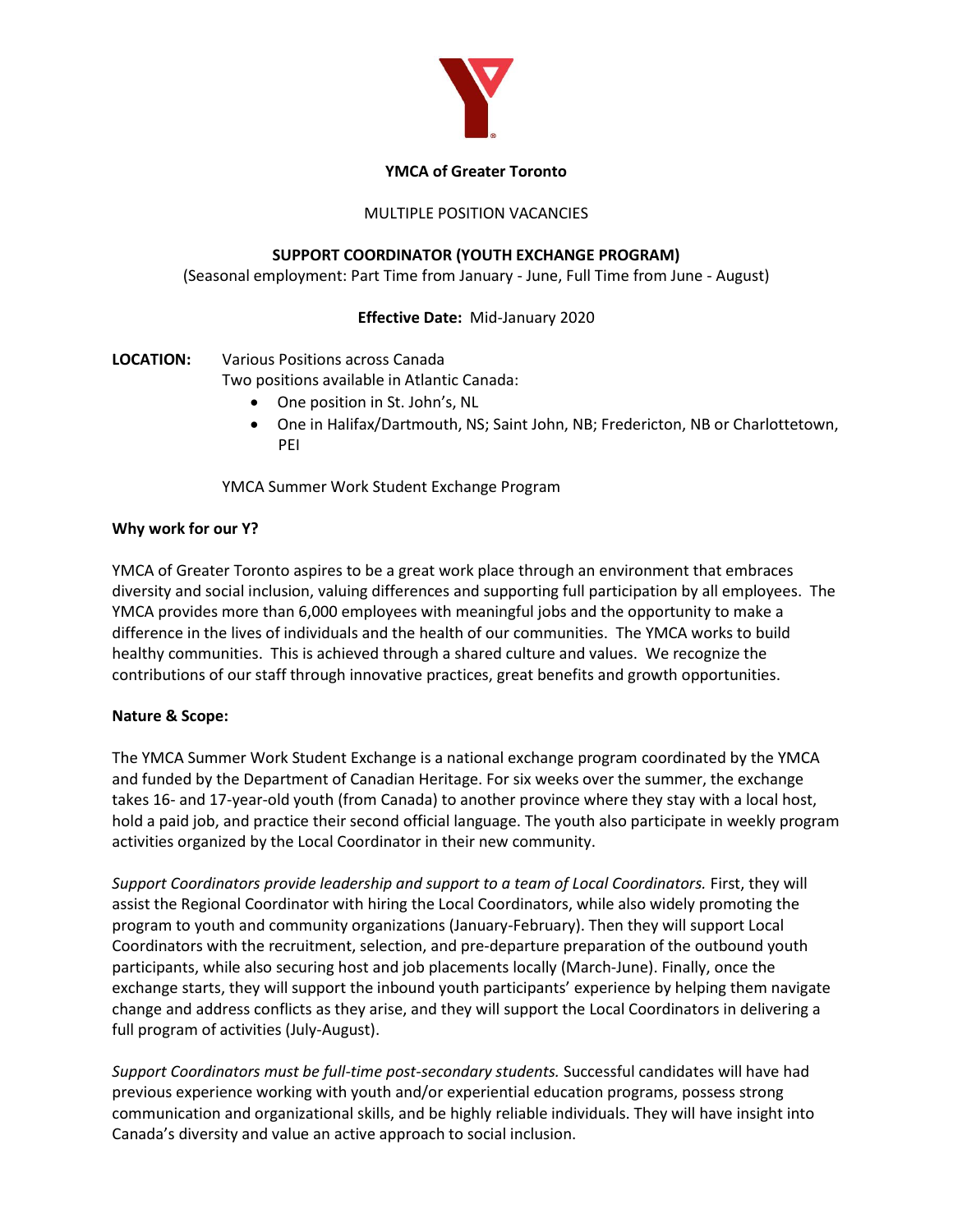#### **Responsibilities:**

Assists the Regional Coordinator with the hiring process for Local Coordinators and regional training sessions; provides ongoing leadership, often remotely, to a small team of Local Coordinators.

Promotes the program in communities, and supports the selection of youth participant and host families, recruitment of employment partners, planning and delivery of program activities, budgeting of funds, and management of conflicts.

Maintains regular communication with and acts as a bridge between the Regional Coordinator and the Local Coordinators on their team; monitors compliance with regional/national program directives.

Builds positive relationships with youth exchange participants, host families, employers, and other local community partners; visits program sites and various stakeholders during the exchange.

Responds to emergencies as they arise. As such, must be accessible to the Regional Coordinator and to the Local Coordinators at all times during the exchange, except for designated days off.

Supports participants' travel between provinces, by either: chaperoning participants to their host or home communities, at the start and end of the program; or providing logistical support at departure points (train station, airport).

Writes a comprehensive report at the end of the summer summarizing the program's results.

Fulfills administrative duties (e.g. documentation, expense claims) in a timely and efficient manner.

May be required to assume the role of Local Coordinator in situations that warrant it, as assessed by the Regional Coordinator.

Demonstrates appropriate behaviours in line with our Mission, Vision and Values as reflected in our YMCA competencies; takes a member focused approach to increase their understanding of programs offered across the Association. Represents the YMCA and the Association in a professional manner.

Understands the legal responsibilities and moral imperative to report suspected child abuse to Child Protection Services.

Understands the importance of the volunteer-staff partnership and integrates the value of philanthropy and volunteerism in dealings with staff, volunteers and members.

Other duties as assigned.

#### **Mandatory Training:**

Three mandatory training sessions will take place. The first will occur from January 10-12, 2020. The second session will take place in February and the third in late April/early May. Exact dates will be confirmed by the Regional Coordinator at the time of hiring.

### **Location, Period of Employment, and Salary:**

Positions are available throughout Canada. Support Coordinators must live within their assigned region.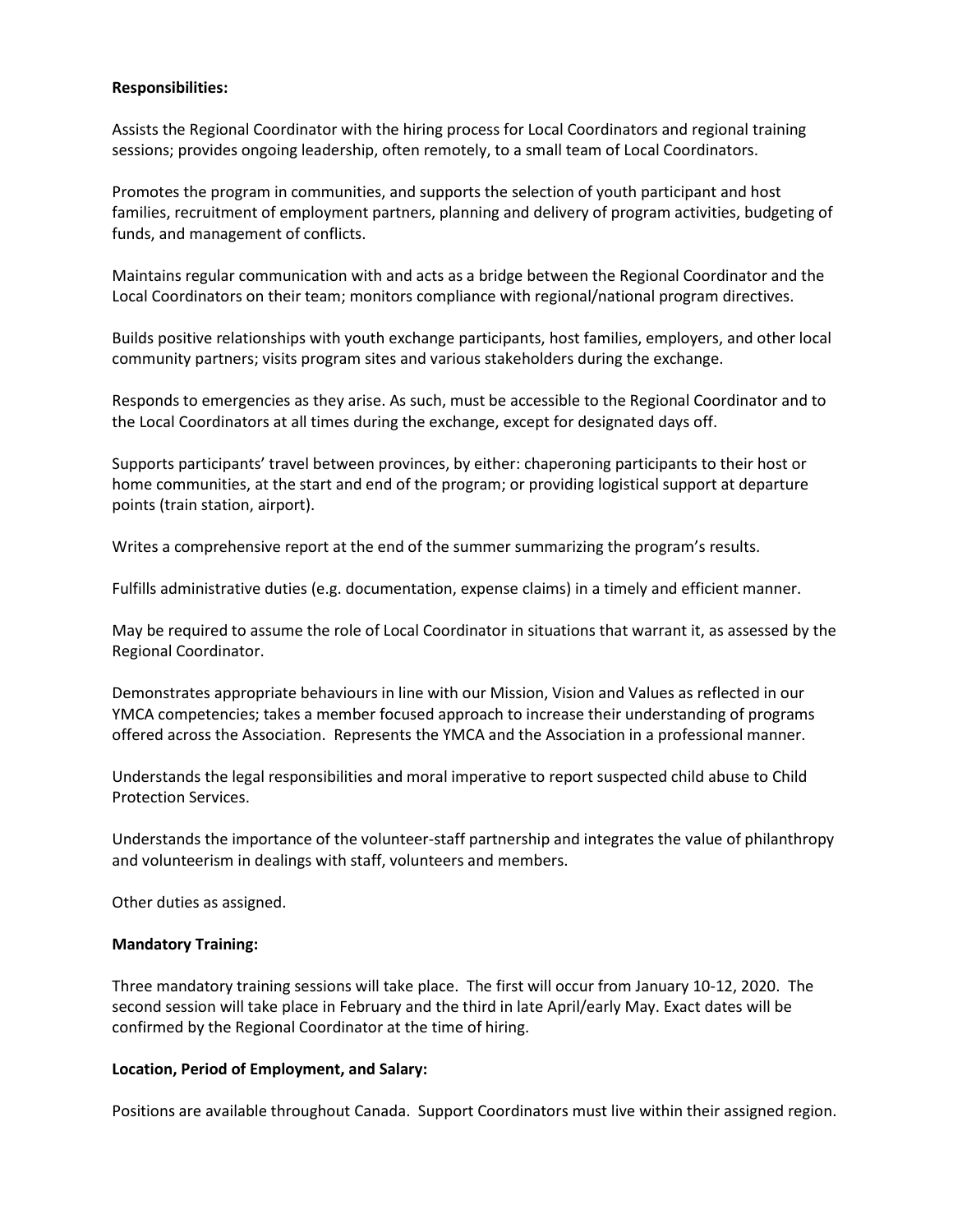Support Coordinators will work 15 hours/week from January 13 to April 26, increasing to 26 hours/week from April to June (dates to be confirmed), and then 37.5 hours/week (full-time) from mid-June to late August. (dates to be confirmed). The starting salary is \$16.67 per hour.

# **Eligibility:**

- Currently enrolled full-time in a post-secondary program
- Available days, evenings, and weekends must be willing to make the Support Coordinator position your primary professional commitment during the period of full-time employment
- Have internet access for the duration of employment
- Have valid driver's licence and access to an insured vehicle; willing to provide a driver's abstract
- **Have valid Emergency First Aid/CPR certification before the start of the exchange**
- Able to attend and support 3 mandatory paid trainings in January, February and April/May

### **Qualifications:**

- One year of experience with the program as a Local Coordinator, or other relevant experience such as working with youth, doing community engagement, leading experiential learning programs, etc.
- Strong leadership and ability to motivate/organize a team
- Well-developed interpersonal and relationship-building skills
- **EXCELLENT FROM DESCRIPT SOLUTE:** EXCELLENT FROM FROM FROM FROM FROM FROM FROM SKILLS
- **Excellent written and oral communication skills**
- Ability to work independently, outside of an office setting, and without immediate supervision
- Ability to manage a budget and perform administrative tasks
- **Commitment to working in a socially inclusive environment responding with sensitivity and personal** awareness to the diverse needs of members including visible and non-visible dimensions of diversity
- The position requires the following Core Association Competencies. Advanced competence in: Effective Interpersonal Communications; Ethics and Self-management; Being Member Focused; Being Results Focused; Teamwork and Collaboration; Valuing Diversity and Social Inclusion. Fundamental competence in: Relationship Building and Partnering.

### **Assets:**

- **Preference will be given to candidates able to communicate in French and English**
- **Prior participation in, or experience with, an exchange program**
- **Prior training in mental health support and suicide intervention (e.g. MHFA, ASIST, etc.)**
- Facilitation skills related to leading experiential education activities
- Knowledge and ability to integrate anti-racist, anti-oppressive, 2SLGBTQ-positive, critical disability, harm reduction, and strengths-based principles into practice

**For more information and to apply, please visit<http://summer-work.com/> Applications will be accepted on a rolling basis Job posting #0368**

### **Job offers are contingent upon the successful completion of a Police Records Check. Within the first four months and every three years thereafter, a Vulnerable Police Records Check is required.**

*The YMCA of Greater Toronto values the diversity of people and communities and is committed to excellence and inclusion in our Association. We are committed to an environment that is barrier free. If you require accommodation during the hiring process, please inform us in advance to arrange reasonable and appropriate accommodation.*

### **About the YMCA of Greater Toronto:**

The YMCA of Greater Toronto is a dynamic charity offering opportunities for personal growth, community involvement and leadership. Our 2010-2020 strategic plans *[Strong Start Great Future](http://www.ymcagta.org/en/files/PDF/YMCA_StratPlan_2010_2020.pdf)* calls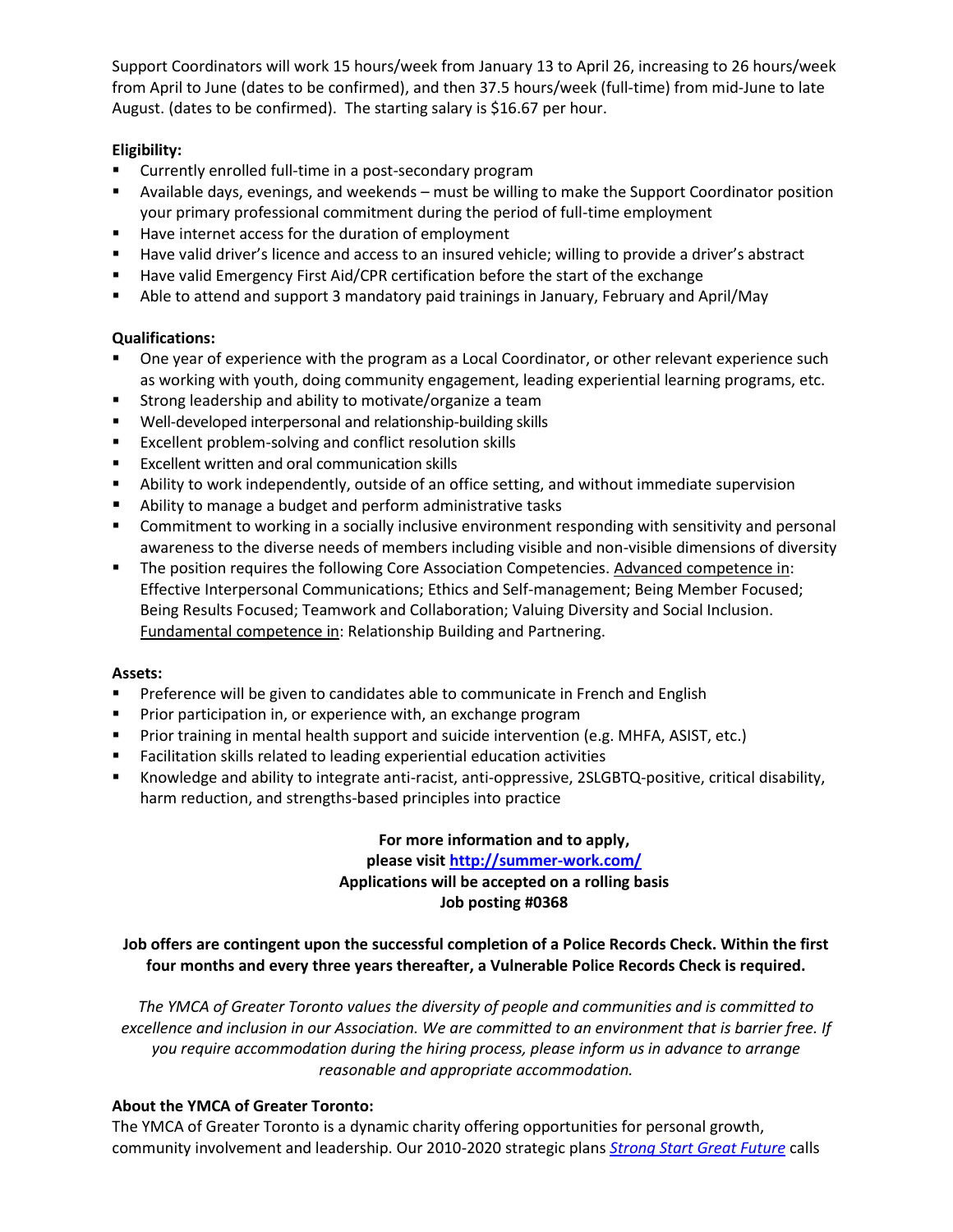upon our Association to invest in young people across their life stages to deliver on our vision of ensuring our communities will be home to the healthiest children, teens and young adults. This community health strategy includes a significant role for adults and older adults.

Mirroring the region's diversity, the YMCA offers a variety of programs responding to the needs of the community, including employment and essential skills, education, newcomer programs, youth outreach and intervention, fitness, sports and aquatics, international programs, child care and camps.

When you support the YMCA of Greater Toronto's Annual Giving, you help us ensure more children, youth and young adults have the chance to be healthy… and so much more. We believe that by providing our children with a strong start, they will have a great future. And, ultimately, strong, healthy children mean strong, healthy communities in the GTA for the years to come. [www.ymcagta.org](http://www.ymcagta.org/)

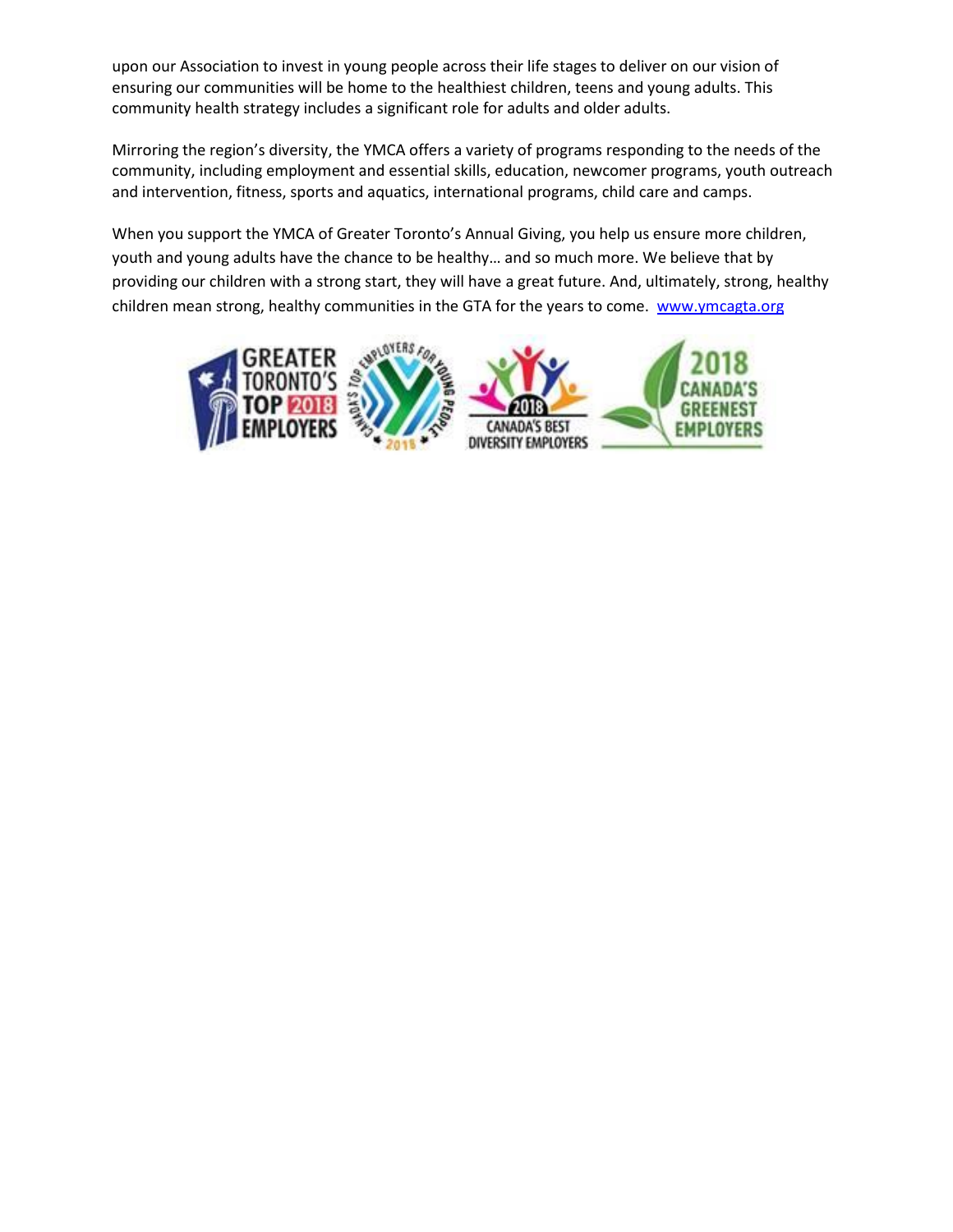

### **YMCA du Grand Toronto**

### PLUSIEURS POSTES DISPONIBLES

### **COORDONNATEUR/COORDONNATRICE DE SOUTIEN (PROGRAMME D'ÉCHANGE JEUNESSE)**

(Emploi saisonnier : temps partiel de janvier à juin, temps plein de juin à août)

### **Date de début :** mi-janvier 2020

**EMPLACEMENT :** plusieurs communautés à travers le Canada

Deux postes sont disponibles au Canada Atlantique :

- Un poste à St. John's, TN
- Un poste à Halifax/Dartmouth, NÉ; Saint John, NB; Fredericton, NB ou Charlottetown, ÎPE

programme Emplois d'été Échanges étudiants du YMCA

#### **Pourquoi travailler pour notre Y?**

Le YMCA du Grand Toronto vise à être un excellent lieu de travail grâce à un environnement englobant inclusion sociale et diversité, en plus de valoriser les différences et d'encourager la pleine participation de tous les employés. Le YMCA compte plus de 6000 employés avec des emplois intéressants et la possibilité de faire une différence dans la vie des individus et dans la santé de nos communautés. Le YMCA aide à bâtir des communautés en santé. Ce résultat est obtenu grâce à une culture et des valeurs communes. Nous reconnaissons les différentes contributions de notre personnel à travers des pratiques innovantes, des bénéfices et des opportunités de croissance.

#### **Nature et portée**

Le programme Emplois d'été Échanges d'étudiants du YMCA est un programme d'échanges national coordonné par le YMCA et financé par le ministère du Patrimoine canadien. Pendant six semaines de l'été, des jeunes (canadiens) de 16 et 17 ans séjournent dans une autre province, chez une famille d'accueil, exercent un emploi rémunéré et pratiquent leur deuxième langue officielle dans le cadre de ce programme d'échanges. Ces jeunes participent également à un programme d'activités hebdomadaires organisées par le coordonnateur local ou la coordonnatrice locale de leur nouvelle communauté.

*Les coordonnateurs de soutien offrent du leadership et du soutien à une équipe de coordonnateurs locaux.* Premièrement, ils assisteront le coordonnateur régional pour embaucher les coordonnateurs locaux, tout en promouvant largement le programme auprès des organisations de jeunes et des organisations communautaires (janvier-février). Ils soutiennent ensuite les coordonnateurs locaux dans le recrutement, la sélection et les préparatifs de départ des jeunes participants, tout en recrutant des familles d'accueil et en obtenant des emplois d'été au niveau local (mars-juin). Enfin, dès le début de l'échange, ils facilitent l'expérience des jeunes participants pendant leur séjour en les aidant à s'adapter au changement et en résolvant les conflits dès qu'ils surviennent. De plus, ils assistent les coordonnateurs locaux dans leur gestion d'un programme d'activités complet (juillet-août).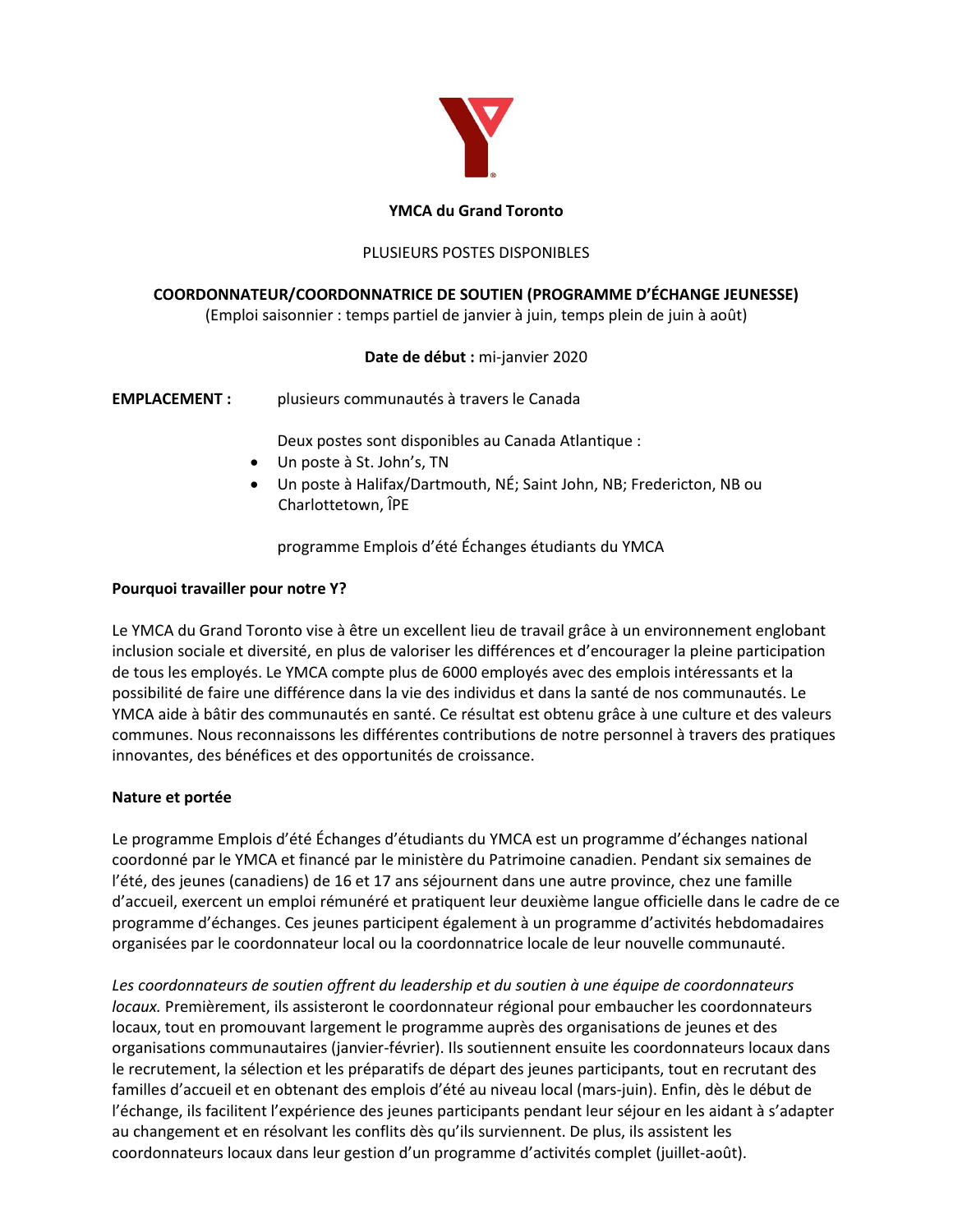Les coordonnateurs de soutien seront des étudiants postsecondaires à temps plein. Les candidats retenus auront l'expérience du travail avec des jeunes et/ou de programmes d'éducation expérimentale, posséderont de solides compétences en communication et en organisation et seront extrêmement fiables. Ils comprendront la diversité du Canada et valoriseront une approche active de l'inclusion sociale.

#### **Responsabilités**

Assister le coordonnateur régional dans le processus d'embauche des coordonnateurs locaux et pour les séances de formation régionales, offrir un leadership continu, souvent à distance, à une petite équipe de coordonnateurs locaux.

Promouvoir le programme dans les communautés et appuyer la sélection des jeunes participants et des familles d'accueil, le recrutement des partenaires d'emploi, la planification et la mise en œuvre des activités du programme, la budgétisation des fonds et la gestion des conflits.

Assurer la communication régulière avec le coordonnateur régional et la liaison entre ce dernier et les coordonnateurs locaux de son équipe; surveiller le respect des directives régionales/nationales du programme.

Nouer des relations positives avec les jeunes du programme d'échanges, les familles d'accueil, les employeurs et les autres partenaires communautaires locaux; rendre visite aux lieux du programme et à divers intervenants pendant l'échange.

Réagir aux situations d'urgence dès qu'elles se produisent. Il doit donc être accessible à tout moment par le coordonnateur régional et par les coordonnateurs locaux pendant l'échange, sauf pendant leurs jours de congé.

Faciliter le voyage des participants entre les provinces, soit en les accompagnant à leurs communautés d'accueil ou de résidence, au début ou à la fin du programme, soit en assurant le soutien logistique aux points de départ (gare, aéroport).

Rédiger un rapport complet à la fin de l'été résumant les résultats du programme.

Accomplir des tâches administratives (p.ex. documentation, demandes de remboursement) de façon opportune et efficace.

Assumer, au besoin, le rôle du coordonnateur local lorsque les situations le justifient, à la demande du coordonnateur régional.

Démontrer un comportement approprié auprès du personnel conformément à la mission, à la vision et aux valeurs du YMCA. Établir et conserver des liens professionnels efficaces avec le personnel et les membres. Représenter le YMCA et l'Association d'une manière professionnelle.

Comprendre les obligations légales et l'impératif moral quant au signalement de mauvais traitements à un service de protection de la jeunesse.

Comprendre et intégrer la valeur de la philanthropie et du bénévolat, et transmettre cette connaissance et cette croyance au personnel, aux bénévoles et aux membres.

Effectuer toutes autres tâches connexes qui lui sont confiées.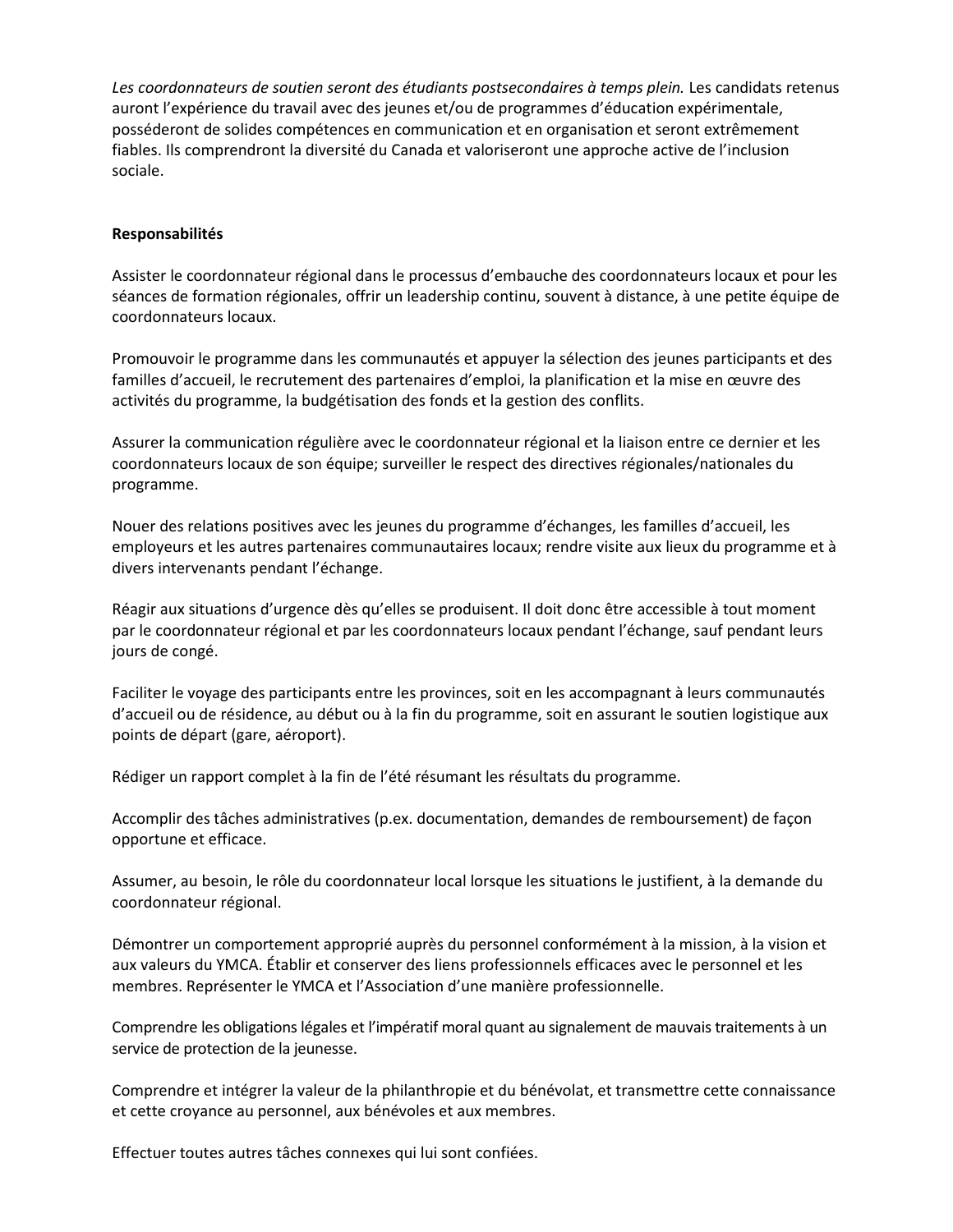### **Formations obligatoires**

Il y aura 3 formations obligatoires pour les coordonnateurs de soutien. La première aura lieu du 10 au 12 janvier 2020. La deuxième aura lieu février et la troisième fin avril/début mai. Les dates seront confirmées par le coordonnateur régional au moment de l'embauche.

### **Emplacement, période d'emploi et salaire**

Des postes sont disponibles dans l'ensemble du Canada. Les coordonnateurs de soutien doivent habiter dans la région où ils sont affectés. Les coordonnateurs de soutien travailleront 15 heures par semaine du 14 janvier au avril (dates à confirmer), 26 heures par semaine du avril au juin et 37,5 heures par semaine (temps plein) du mi-juin au fin août. Le salaire de base est de 16,67\$ l'heure.

### **Admissibilité**

- Présentement inscrit à un programme d'études postsecondaires à temps plein.
- Disponible le jour, le soir et la fin de semaine et être prêt à faire du poste de coordonnateur de soutien son engagement professionnel principal pendant la période d'emploi à temps plein.
- Avoir un accès Internet durant toute la durée du contrat.
- Avoir un permis de conduire valide et accès à un véhicule assuré; fournir un dossier de conduite.
- Avoir un certificat en premiers soins d'urgence/RCR avant le début de l'échange.
- Apte à participer à 3 formations rémunérées en janvier, février et avril/mai.

### **Compétences**

- Une année d'expérience au sein du programme au poste de coordonnateur local ou de l'expérience pertinente, comme travailler avec des jeunes, mobiliser la communauté, diriger des programmes d'apprentissage expérimental, etc.
- Solide leadership et grande capacité de motiver/organiser une équipe
- Compétences fiables en communication interpersonnelle et en création de relations;
- Excellentes compétences en résolution de problème et de conflit;
- Excellente aptitude à la communication écrite et orale;
- Capacité de travailler en autonomie, à l'extérieur d'un bureau et sans supervision immédiate;
- Capacité de gérer un budget et d'exécuter des tâches administratives;
- Engagement à travailler dans un environnement d'inclusion sociale et à répondre de manière sensible aux différents besoins des membres selon les dimensions visibles et invisibles de la diversité;
- Ce poste requiert les compétences suivantes. Compétence avancée en : entregent et communication interpersonnelle; éthique et gestion de soi; accent sur les membres; accent sur les résultats; travail d'équipe et collaboration; valorisation de la diversité et de l'inclusion sociale. Compétence fondamentale en : création de liens et de partenariats.

# **Atouts**

- La préférence sera accordée aux candidats qui peuvent communiquer en anglais et en français.
- Participation antérieure à ou expérience d'un programme d'échanges;
- **Formation en soutien en santé mentale et en prévention du suicide (p. ex. PPSM, ASIST, etc.);**
- Compétences en animation liées à la direction d'activités d'éducation expérimentale;
- Connaissance et capacité de mettre en pratique les principes antiracistes, anti-oppression, positifs à l'égard des membres des communautés LGBT2SQ, ainsi que les principes de la critique de la situation subie par les personnes handicapées, de la réduction des préjudices et de l'approche axée sur les points forts.

# **Pour obtenir plus de renseignements et soumettre votre candidature,**